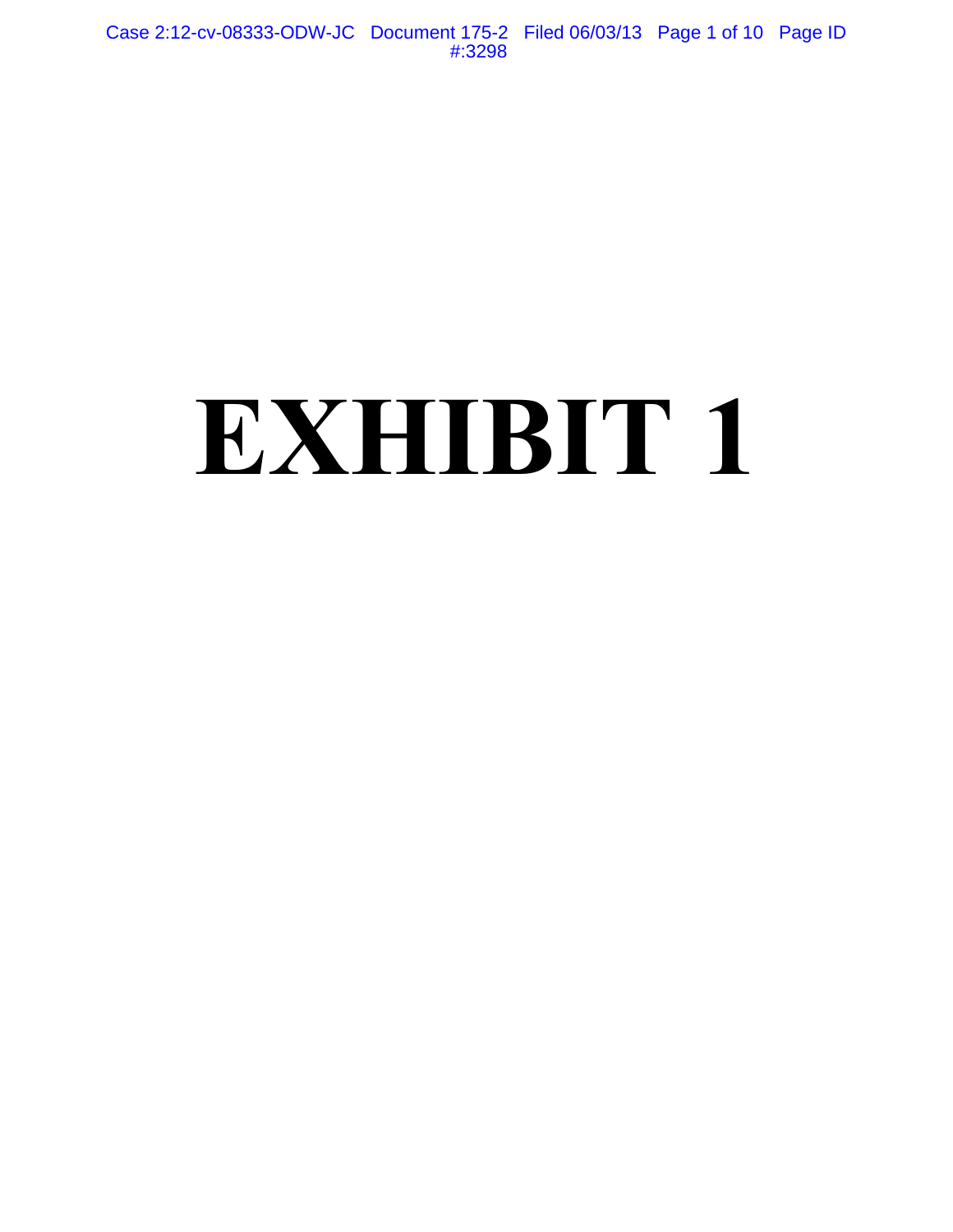

**Morgan Pietz <morganpietz@gmail.com>**

## **Mr. Duffy's Query Regarding a Bond**

5 messages

#### **Morgan E. Pietz <mpietz@pietzlawfirm.com> Monetable 20, 2013 at 5:57 PM**

To: Paul Duffy <paduffy@wefightpiracy.com>

Cc: Paul Hansmeier <prhansmeier@thefirm.mn>, John Steele <johnlsteele@gmail.com>, brett.gibbs@gmail.com, Nicholas Ranallo <nick@ranallolawoffice.com>, "Heather L. Rosing" <HRosing@klinedinstlaw.com>

Mr. Duffy,

I appreciate you reaching out today in an attempt to get payment of the fee award resolved in cooperative fashion. My understanding is that except for Ms. Rosing, who I believe remains counsel of record for Prenda Law, Inc., that all of you are now unrepresented by outside counsel (meaning lawyers other than yourselves). If I am incorrect on that point, please advise.

As to your query, I must reject your offer of 125% of the amount awarded below for the appeal bond securing a stay pending appeal.

First, I would refer you to the response I filed to Paul Hansmeier's emergency motion to the Ninth Circuit. Money is only part of the issue. A stay of the non-monetary aspects of the Court's order is a non starter.

Second, 125% of \$81,319.72 is not even close to full security for this case. The appeal will likely take at least a year. Accordingly, adding statutory interest of 10% per year works out to an additional \$8,131.97, which I would double as damages for delay (*see e.g., Fed. Prescription Service, Inc. v. American Phar'm. Asso'c*., 636 F.2d 755, 758 (D.C. Cir. 1980). In addition, I must insist upon costs on appeal, per FRAP 7. Since the order below includes an attorneys fee award, the costs on appeal include estimated attorneys fees associated with the appeal (of the attorneys' fee award). On the initial appeal, I estimate \$5,000 in hard costs, plus \$45,000 in additional attorneys fees, for a FRAP 7 bond total of \$50,000 for the first appeal. Now, consider the fact that rather than joining in a single appeal, each of you have filed separate appeals. So far, there are five different appeals currently pending. That multiplies my work (and the Court's) considerably. Since I anticipate being able to re-use some, but not all of the work I do in opposing your multiple appeals, but there will still be separate costs and legal issues for each, a separate charge for each of the subsequent appeals is appropriate, albeit at a substantial discount as compared to the lead appeal. If you do choose to try and consolidate the appeals and briefing, then, obviously, that will take less of everyone's time, meaning that my ultimate attorneys fees from the appeal may be less then what you have secured with the bond.

Based on the current status, as to amount, I see the math as follows:

\$81,319.72 - Amount of original award below \$8,131.97 - Interest (@ 10% per year), based on one-year estimate for appeal \$8,131.97 - Damages for delay \$50,000 - Estimated appellate costs, initial appeal (Hansmeier) \$15,000 - Estimated appellate costs, subsequent appeal 2 (Ingenuity 13) \$15,000 - Estimated appellate costs, subsequent appeal 3 (Steele) \$15,000 - Estimated appellate costs, subsequent appeal 4 (Duffy) \$15,000 - Estimated appellate costs, subsequent appeal 5 (Gibbs)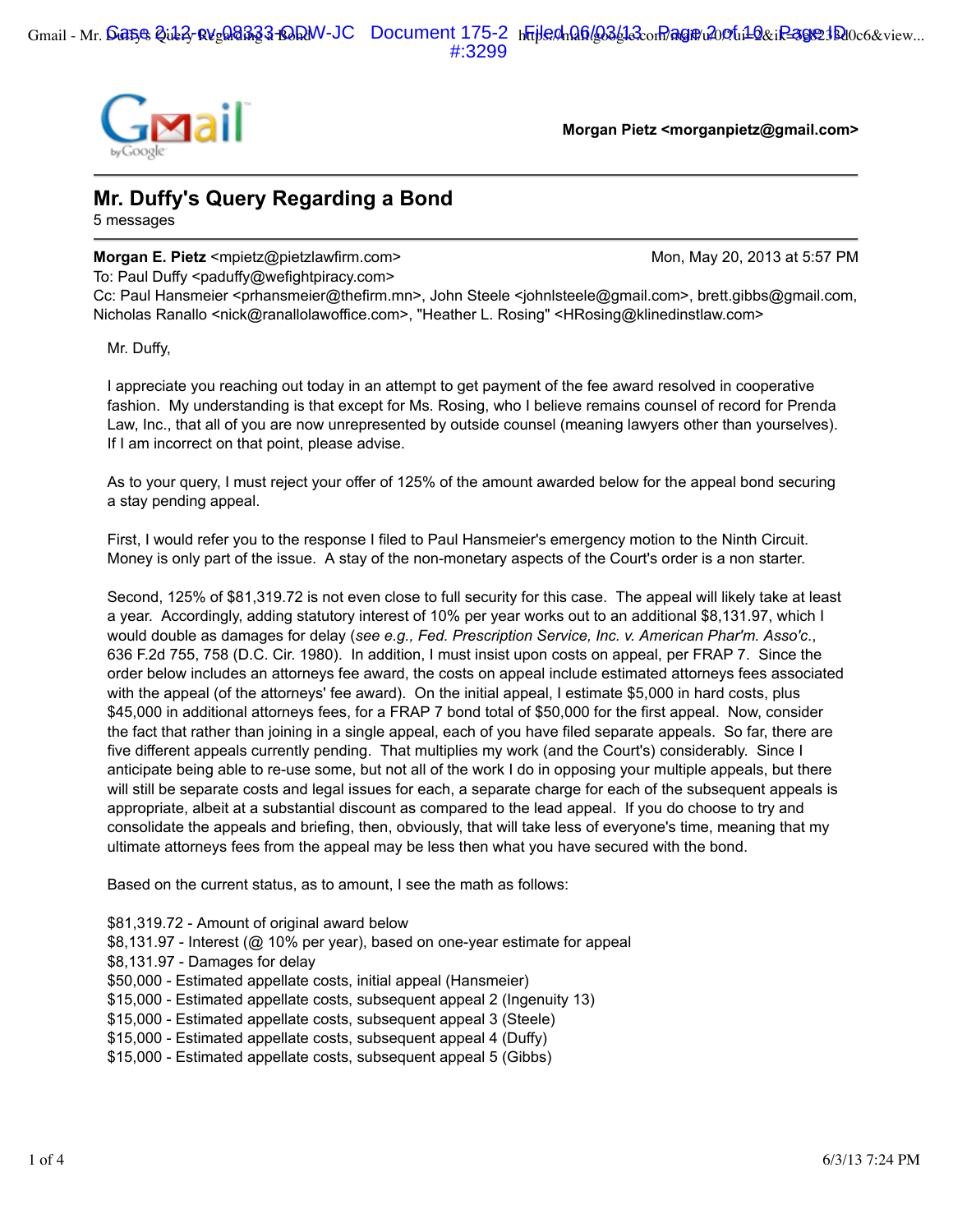If any additional notices of appeal are still being processed or contemplated, add \$15,000 for each. However, based on the docket as of this moment (and assuming no more new appeals), adding everything together above works out to a *total bond amount of \$207,583.60* for full security.

Note that my willingness to agree to any of this (as opposed to simply opposing your motion for a stay pending appeal -- which I think you have to recognize is essentially dead in the water absent my concurrence) is expressly conditioned upon a speedy agreement, and prompt posting of the bond, on such additional terms, all to be specified in the bond itself, approved by me at my sole discretion, and executed by \*all\* parties, and all as to be publicly filed, for confirmation by the District Court. Note that the bond itself should include language securing priority over any kind of other creditors, and an express waiver of a right to appeal execution on the bond following a dismissal of the appeal or affirmation as to \*any\* party.

One final query as to substance: what form of surety do you propose? That may be a sticking point -- I would urge you not to get creative.

I am leaving town for a week starting tomorrow. While away, I will not have access to email. I would encourage you all to think over my proposal, decide if you can live with that number, and forward me your proposed language for a bond, incorporating all of the points above, all by 5:00 PST on Wednesday 5/29. I will not seek contempt until I have at least had an opportunity to consider and respond to your detailed proposal, assuming it is offered in good faith by that deadline.

I look forward to your response.

Best regards, Morgan

On Mon, May 20, 2013 at 3:35 PM, Paul Duffy <paduffy@wefightpiracy.com> wrote:

Mr. Pietz: In light of the Ninth Circuit's denial of Mr. Hansmeier's motion for a stay, it appears that we will be moving forward with posting of a supersedeas bond. We are prepared to post a bond in the amount of 125% of the amount awarded in the May 6 Order. Please let me know if your client will stipulate to a stay of proceedings pending the resolution of an appeal upon posting of that bond.

-- Paul A. Duffy Attorney Licensed only in the state of IL, MA, CA, and the District of Columbia

Tel: (312) 880-9160 Fax: (312) 893-5677

161 N. Clark St. Suite 3200 Chicago, IL 60601

www.wefightpiracy.com paduffy@wefightpiracy.com

-- Paul A. Duffy Attorney Licensed only in the state of IL, MA, CA, and the District of Columbia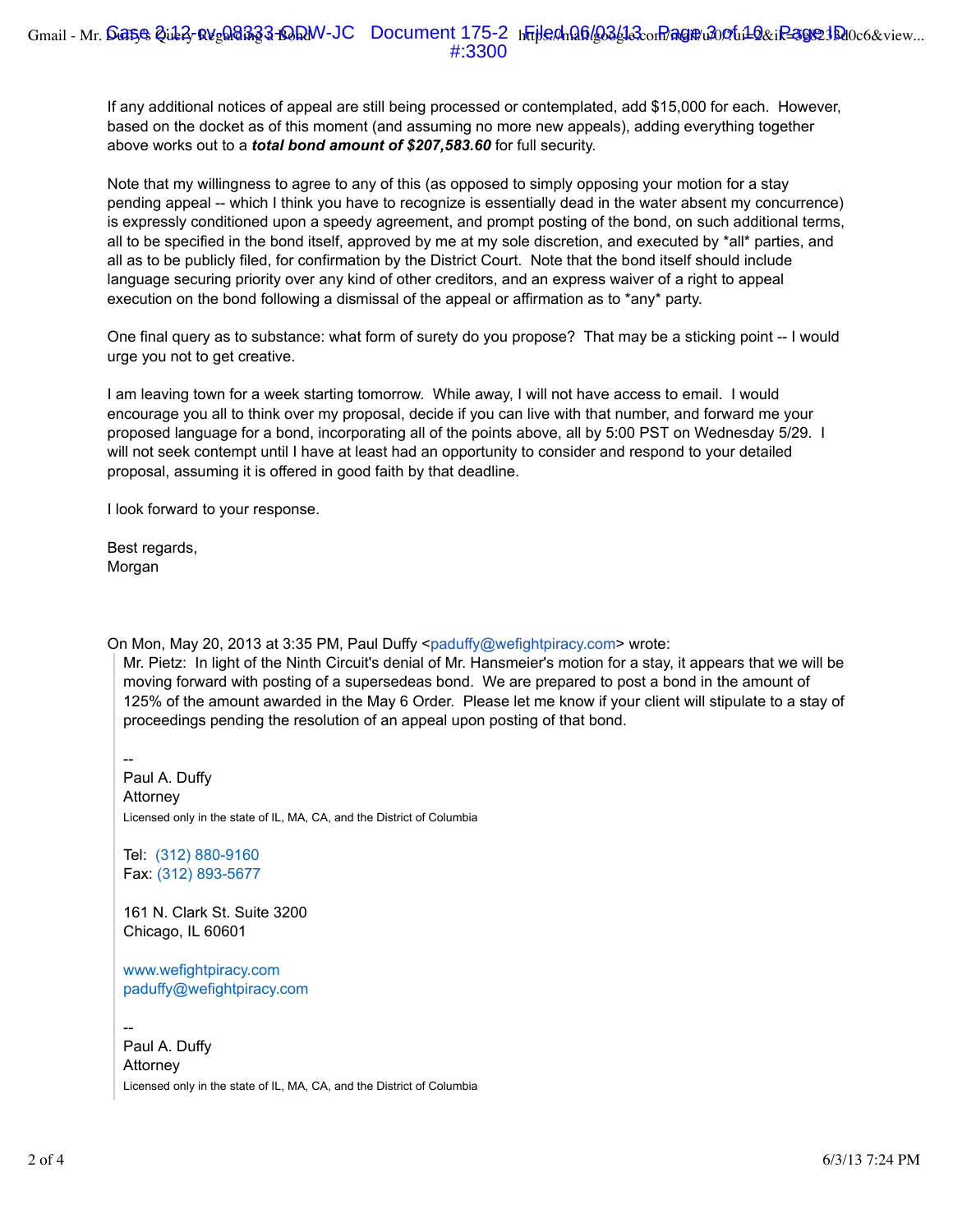Tel: (312) 880-9160 Fax: (312) 893-5677

161 N. Clark St. Suite 3200 Chicago, IL 60601

www.wefightpiracy.com paduffy@wefightpiracy.com

--

Morgan E. Pietz THE PIETZ LAW FIRM 3770 Highland Ave., Ste. 206 Manhattan Beach, CA 90266 mpietz@pietzlawfirm.com Ph: (310) 424-5557 Fx: (310) 546-5301 www.pietzlawfirm.com

#### **Morgan E. Pietz** <mpietz@pietzlawfirm.com> Wed, May 22, 2013 at 5:29 PM To: Paul Duffy <paduffy@wefightpiracy.com>

Cc: Paul Hansmeier <prhansmeier@thefirm.mn>, John Steele <johnlsteele@gmail.com>, brett.gibbs@gmail.com, Nicholas Ranallo <nick@ranallolawoffice.com>, "Heather L. Rosing" <HRosing@klinedinstlaw.com>

All,

I trust you saw the Court's order issuing additional sanctions, accruing daily, until you pay the fee award or post a bond.

Since I have not heard anything from any of you in response to my query (now superseded by order of the Court) as to the specifics of how a bond would work, I wanted to follow up and inquire: were you planning on complying with the Court's order, and, if so, when?

I am certainly happy to consider a bond, and review any language you may propose, but, at this point, total radio silence on your part suggests that perhaps you are not taking the Court's orders as to payment of the fee award very seriously.

Could you kindly indicate by tomorrow on whether and how you plan to tender payment, or whether you intend to pursue the bond option? If the latter, then please respond to my substantive points, below, ASAP.

Best regards, Morgan [Quoted text hidden]

**Prenda** <paduffy@wefightpiracy.com> Wed, May 22, 2013 at 5:48 PM To: "Morgan E. Pietz" <mpietz@pietzlawfirm.com>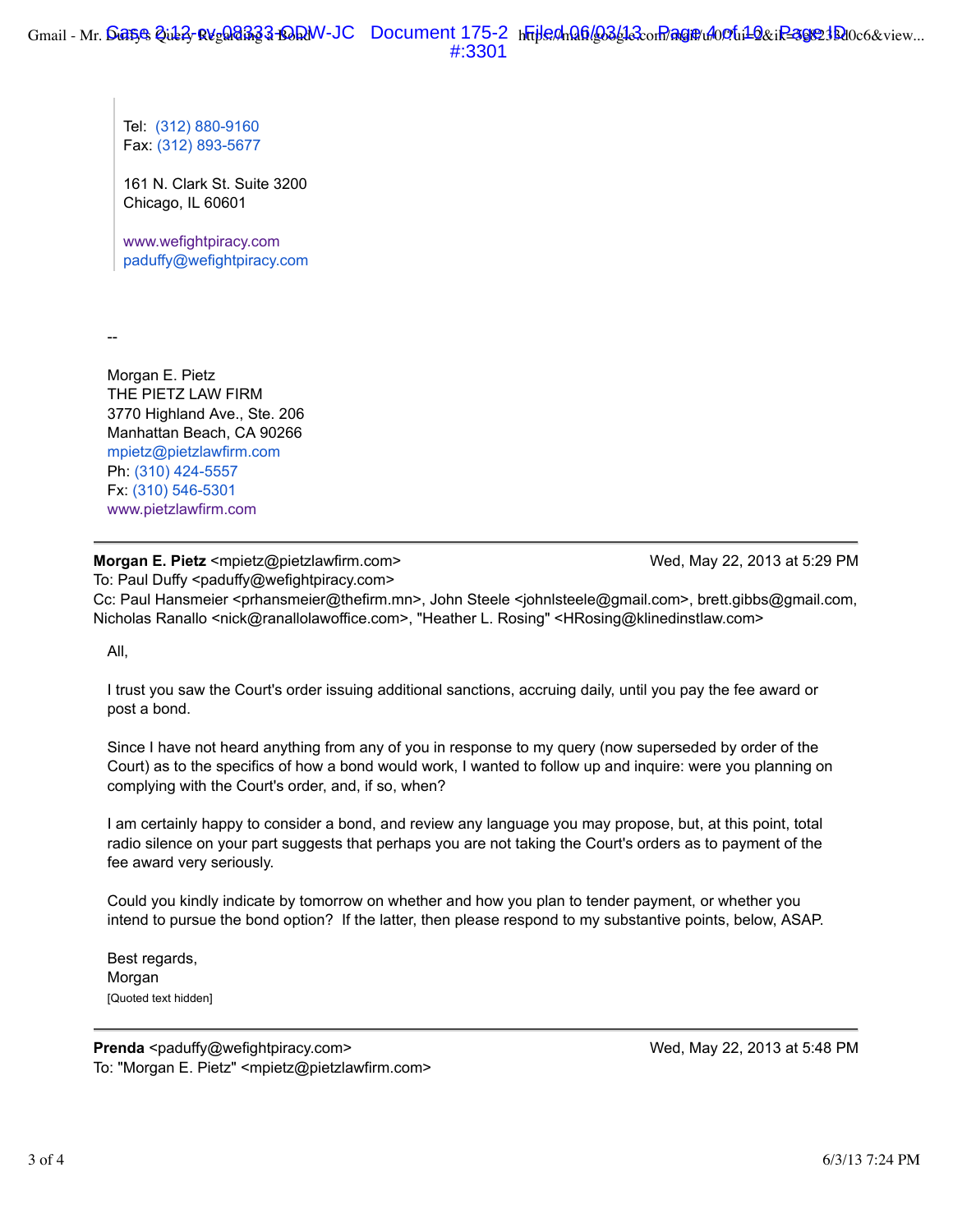You had no substantive points. If you think of some and can articulate them coherently I would be glad to consider them. Thanks for thinking of me.

[Quoted text hidden]

**Morgan E. Pietz** <mpietz@pietzlawfirm.com> Wed, May 22, 2013 at 5:56 PM

To: Prenda <paduffy@wefightpiracy.com>

Cc: Paul Hansmeier <prhansmeier@thefirm.mn>, John Steele <johnlsteele@gmail.com>, brett.gibbs@gmail.com, Nicholas Ranallo <nick@ranallolawoffice.com>, "Heather L. Rosing" <HRosing@klinedinstlaw.com>

Mr. Duffy, (I assume I am talking to Paul Duffy, anyway),

Simply, that is not a helpful comment.

Would anyone else care to respond in substantive fashion?

Best regards, Morgan [Quoted text hidden]

**Prenda** <paduffy@wefightpiracy.com> Wed, May 22, 2013 at 6:40 PM

To: "Morgan E. Pietz" <mpietz@pietzlawfirm.com>

Cc: Paul Hansmeier <prhansmeier@thefirm.mn>, John Steele <johnlsteele@gmail.com>, "brett.gibbs@gmail.com" <brett.gibbs@gmail.com>, Nicholas Ranallo <nick@ranallolawoffice.com>, "Heather L. Rosing" <HRosing@klinedinstlaw.com>

Thanks for your message Sir/Madam! Unfortunately, due to your inappropriate language and messages, which are within the access of my young children, I must place you in my "spam" filter. Unfortunately, I delete such messages daily without reading them. I wish you a speedy recovery, and make it a GREAT day! [Quoted text hidden]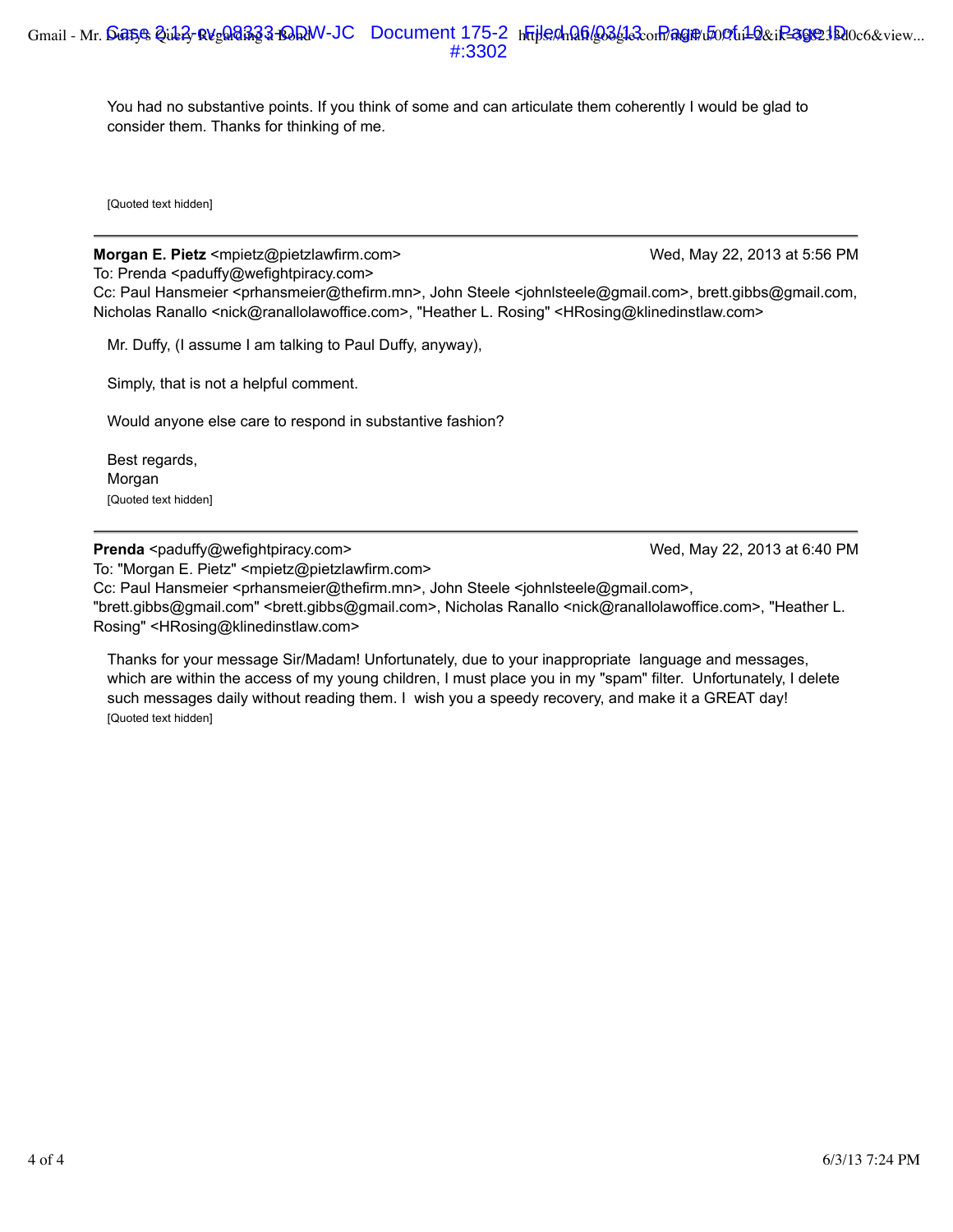Case 2:12-cv-08333-ODW-JC Document 175-2 Filed 06/03/13 Page 6 of 10 Page ID #:3303

# **EXHIBIT 2**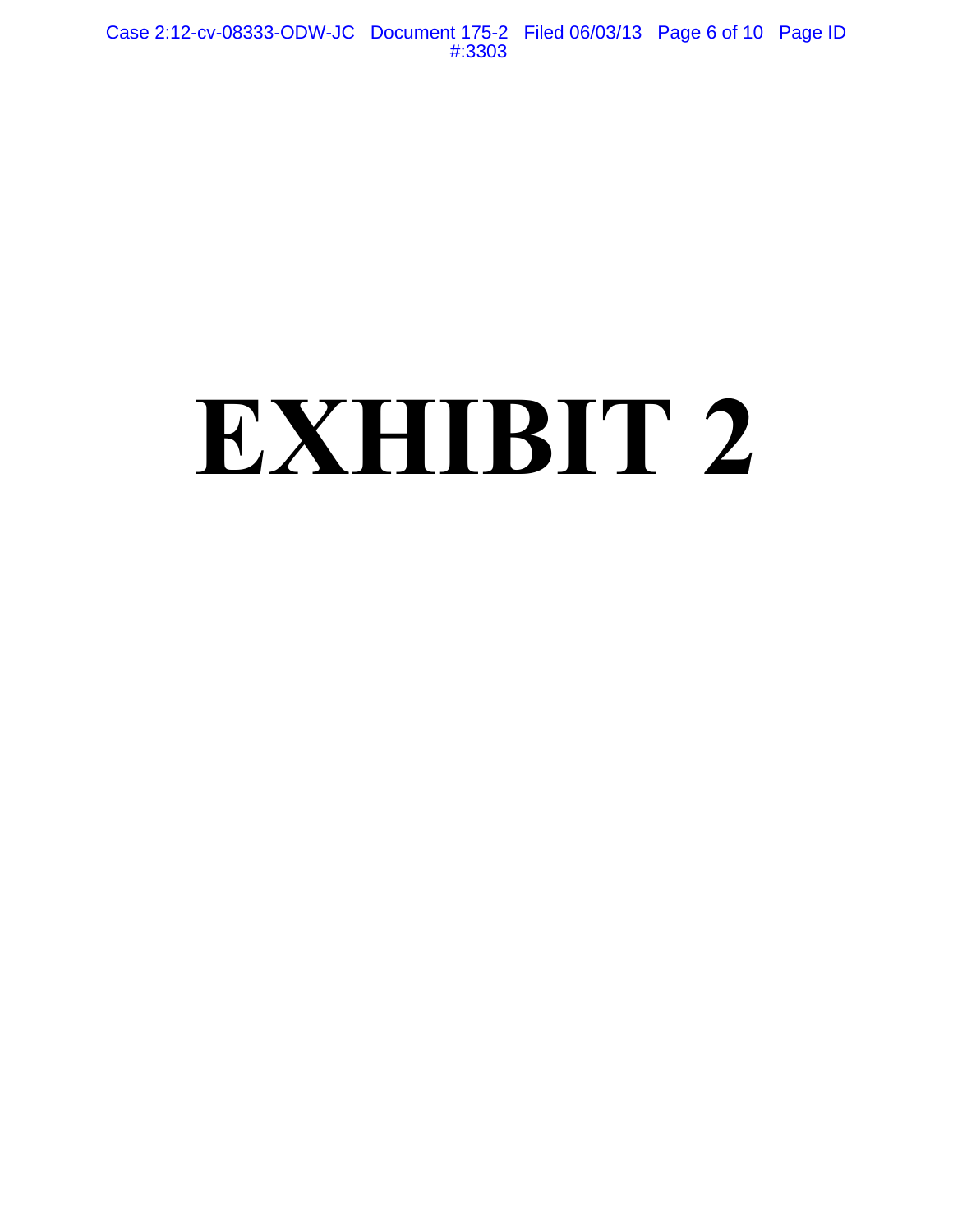Morgan E. Pietz (SBN 260629) THE PIETZ LAW FIRM 3770 Highland Avenue, Suite 206 Manhattan Beach, CA 90266 mpietz@pietzlawfirm.com Telephone: (310) 424-5557 Facsimile : (310) 546-5301

Attorneys for Putative John Doe

## **UNITED STATES COURT OF APPEALS FOR THE NINTH CIRCUIT**

PAUL HANSMEIER,

Movant-Appellant

v.

JOHN DOE,

Defendant-Appellee.

No. 13-55859

On appeal from the United States District Court for the Central District of California, No. 2:12-cv-8333-ODW

## **PUTATIVE JOHN DOE'S RESPONSE TO EMERGENCY MOTION UNDER CIRCUIT RULE 27-3**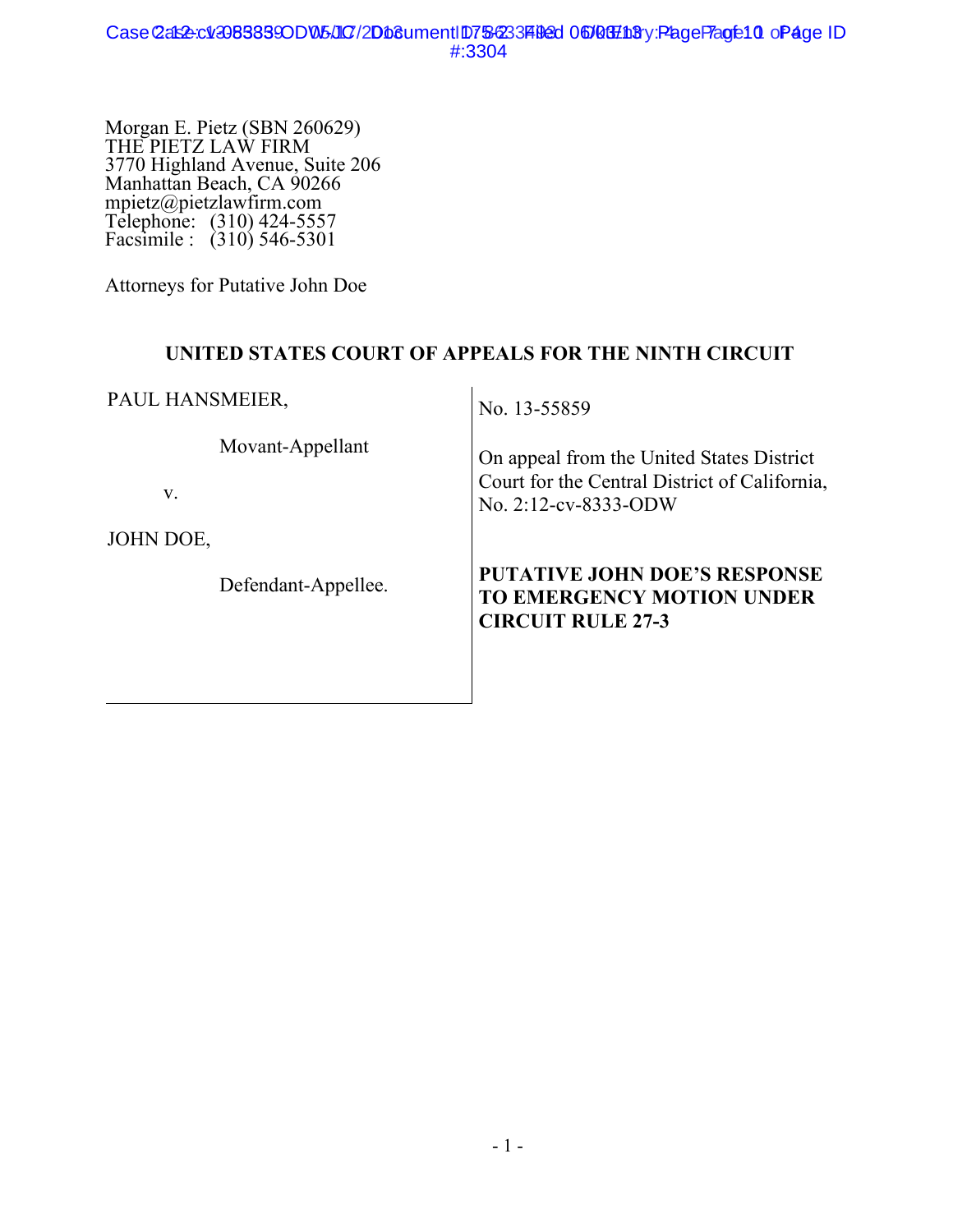#### **RESPONSE**

The putative John Doe-appellee ("Doe") in this action, by and through counsel, hereby responds to the Emergency Motion Under Circuit Rule 27-3 filed by movant– appellant Paul Hansmeier ("Hansmeier" ) on May 16, 2013 (ECF No. 3).

## **(a) Stay of the Award of Compensatory Civil Sanctions**

Assuming one precondition is first satisfied, Doe would not oppose a stay pending appeal on the payment of the monetary portion of the Court's order below. The precondition is that Hansmeier first post a supersedeas bond, sufficient to fully secure payment of the fee award below, plus estimated interest, plus appellate costs per Fed. R. App. Proc. 7, all in an amount and on such conditions as to be determined by the district court. *See* Fed. R. App. Proc. 8(a)(2)(E). Had Hansmeier attempted to confer on the instant emergency motion before filing it, or notified undersigned counsel it was coming, counsel for Doe would have been happy to convey this information to Hansmeier.

The need for a substantial bond to secure payment of costs and fees from Prenda is not an idle request. Prenda Law, Inc. and its associated lawyers are an organization that is rapidly falling apart. They have dismissed the vast majority of their pending court cases across the country—cases which are their sole source of revenue. Meanwhile, as the days go by, they are increasingly being hit with new motions and orders to show cause for sanctions in various courts<sup>1</sup> where they have tried, with mixed success, to escape from the consequences of their actions. Further, the lawyers and the entities involved here are likely the subject of potential criminal investigations, including an IRS investigation, flowing from the court's formal referrals in the sanctions order below. In short, there may not be any solvent persons

 <sup>1</sup> *E.g.*, *AF Holdings, LLC v. Patel*, N.D. Ga. No. 2:2012-cv-00262, ECF Nos. 16, 30 (motions for sanctions); *AF Holdings, LLC v. Harris,* D. Ariz. No. 2:12-cv-02144-GMS, ECF No. 51, 5/17/13 (Court ordering plaintiff's counsel to show cause as to "why Plaintiff and/or counsel should not be sanctioned pursuant to the Court's inherent power and Fed. R. Civ. P. 11 for filing a fraudulent document with this Court.")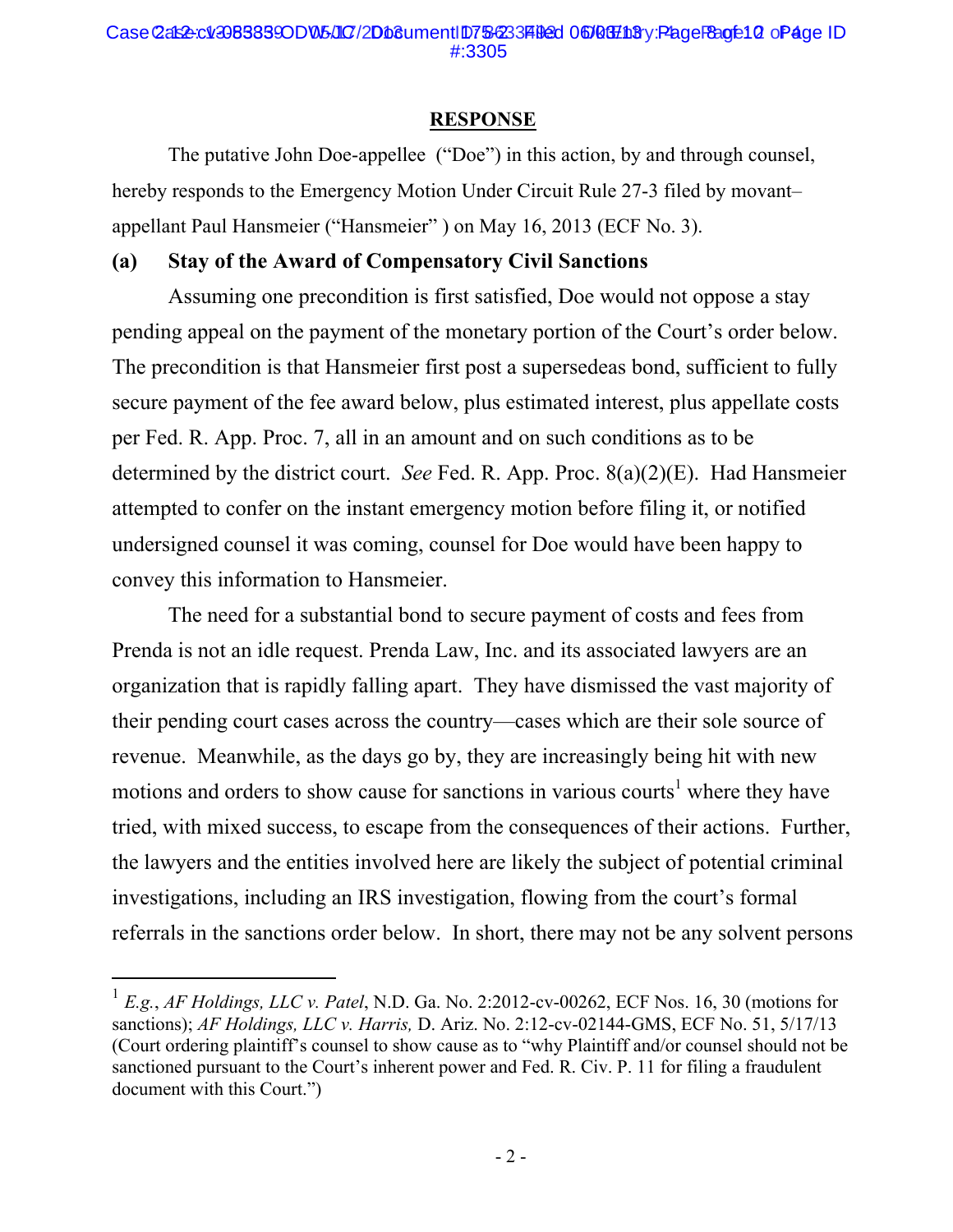#### Case 2a: 2:12-cv3983390DVb/JC/2Db8ument 1D75-233492d 06/067108y: Page Page 10 oPage ID #:3306

around to collect from for much longer. Further, as will be detailed in briefing on the merits, the lawyers' interests in these cases (as well as their assets, one presumes) are hidden behind a web of Nevis LLC's and mysterious offshore trusts. These are all complicated factual issues, with which the district court is already familiar, which is why the district court should set the amount and terms of the bond.

In short, although Doe does not believe that Hansmeier has very convincing grounds for a stay pending appeal, and that he is not likely to prevail on the merits, $\lambda$ Doe would stipulate to a stay of the monetary portion of the order below simply to facilitate eventual collection.

#### **(b) Stay of the Award of Compensatory Civil Sanctions**

With respect to the non-monetary aspects of the Court's order below, Doe feels differently. Aside from the monetary award, the remainder of the Court's order below is essentially addressed to protecting the public from the harm being perpetrated by Prenda in its so-called "copyright troll" lawsuits, aspects of which have been found to be fraudulent.

First of all, the bell cannot be un-rung, the horse is already out of the barn, etc. Whatever damage the court's order was going to do to Mr. Hansmeier's reputation is already done. Mr. Hansmeier himself notes the widespread circulation of the court's order below in the media. What good then does a stay do? Further, it is not as if this case burst into the public eye all of a sudden, only when the court issued its order—various news outlets have been scrutinizing Prenda for months.<sup>3</sup> If Mr. Hansmeier successfully chips away at any piece of the court's order below here on appeal, at that time he will certainly be free to update the appropriate Judges,

<sup>&</sup>lt;sup>2</sup> *See F.J. Hanshaw Enters. v. Emerald River Dev., Inc.*, 244 F.3d 1128, 1141 (9<sup>th</sup> Cir. 2001) (affirming district court's award of double attorneys fees as compensatory civil sanction, which is exactly what the district court did here).

<sup>3</sup> *E.g.*, April 9, 2013, *LA Times*, "A federal judge takes on 'copyright trolls'", Hiltzik, Michael, http://articles.latimes.com/2013/apr/09/business/la-fi-hiltzik-20130410; *See also http://arstechnica.com/search/?query=prenda%20&pagenum=5&sort=relevance&sortdir=desc* (collecting Ars Technica's Prenda coverage going back to 2012).